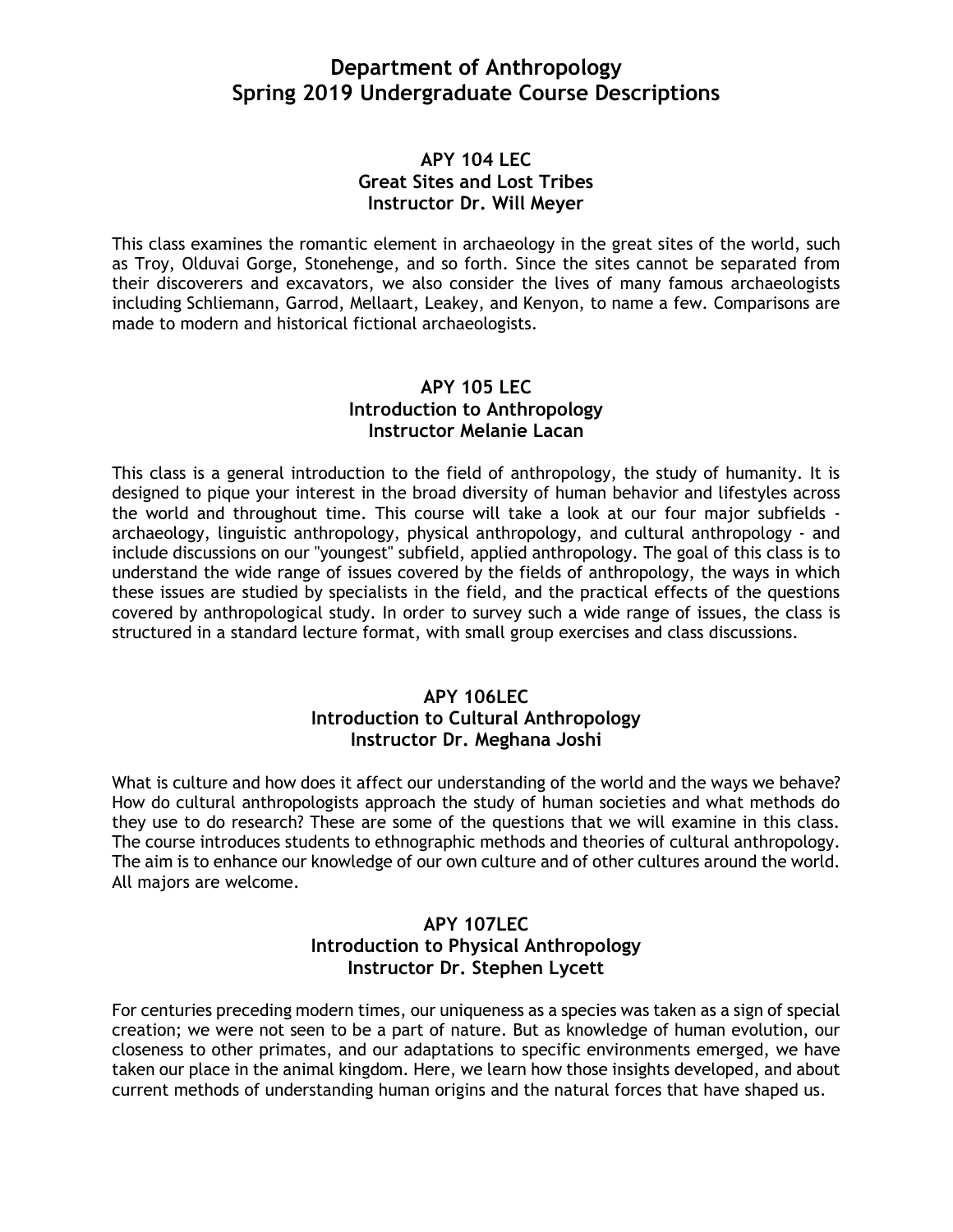#### **APY 108LEC Introduction to Archaeology Instructor Dr. Douglas Perrelli**

This course is designed to provide the student with a general introduction to the field of archaeology, including the methods and techniques that archaeologists use to identify and investigate archaeological sites. The course will focus on some of the key issues in archaeology, from human evolution and origins of agriculture, to the beginning of the modern age, including examples from the Old World and the New World. Students will learn how archaeologists use material culture to construct interpretations of human behavior in the past.

### **APY 168LEC Myth & Religion in the Ancient World Instructor Dr. Roger Woodard**

In this course, we will investigate mythic and religious traditions of ancient Greece and Rome. Our study of myth and religion will, however, be comparative in emphasis. We will thus have a twofold goal: (1) to encounter the Greco-Roman traditions themselves and (2) through our comparative investigations, to attempt to identify the mythic and religious traditions which the Greeks and especially the more conservative Romans inherited from their Indo-European ancestors. We will also turn our full gaze upon comparative materials, but even as we are engaged in discovering the mythic and religious traditions of the ancient Indic, Iranian Celtic, Germanic and Hittite cultures, we will continue to encounter new materials and motifs from Greece and Rome.

### **APY 313 LEC Anthropology and Film Instructor Dr. Vasiliki Neofotistos**

The course explores the multiple relationships between anthropology and film. We will explore how anthropologists have used and debated film as a mode of ethnographic representation, that is, as a way of constructing and communicating knowledge about the world. We will also explore how the medium of film has helped to shape anthropology, specifically the debates on ethnographic representation. Key issues include, but are not limited to, the representation of human realities and the ethical dilemmas involved in filming real people, "truth," authority, reflexivity, and spectatorship.

# **APY 330 LEC Prehistory of Europe Instructor Jacob Brady**

This course offers an overview of the archaeology of prehistoric Europe from the peopling of the region in the Lower Palaeolithic through the florescence of art and culture in the Upper Paleolithic, to the introduction of agriculture and the formation of complex societies in the Neolithic and Copper Age, to the beginning of early states and empires in the Bronze Age and Iron Age.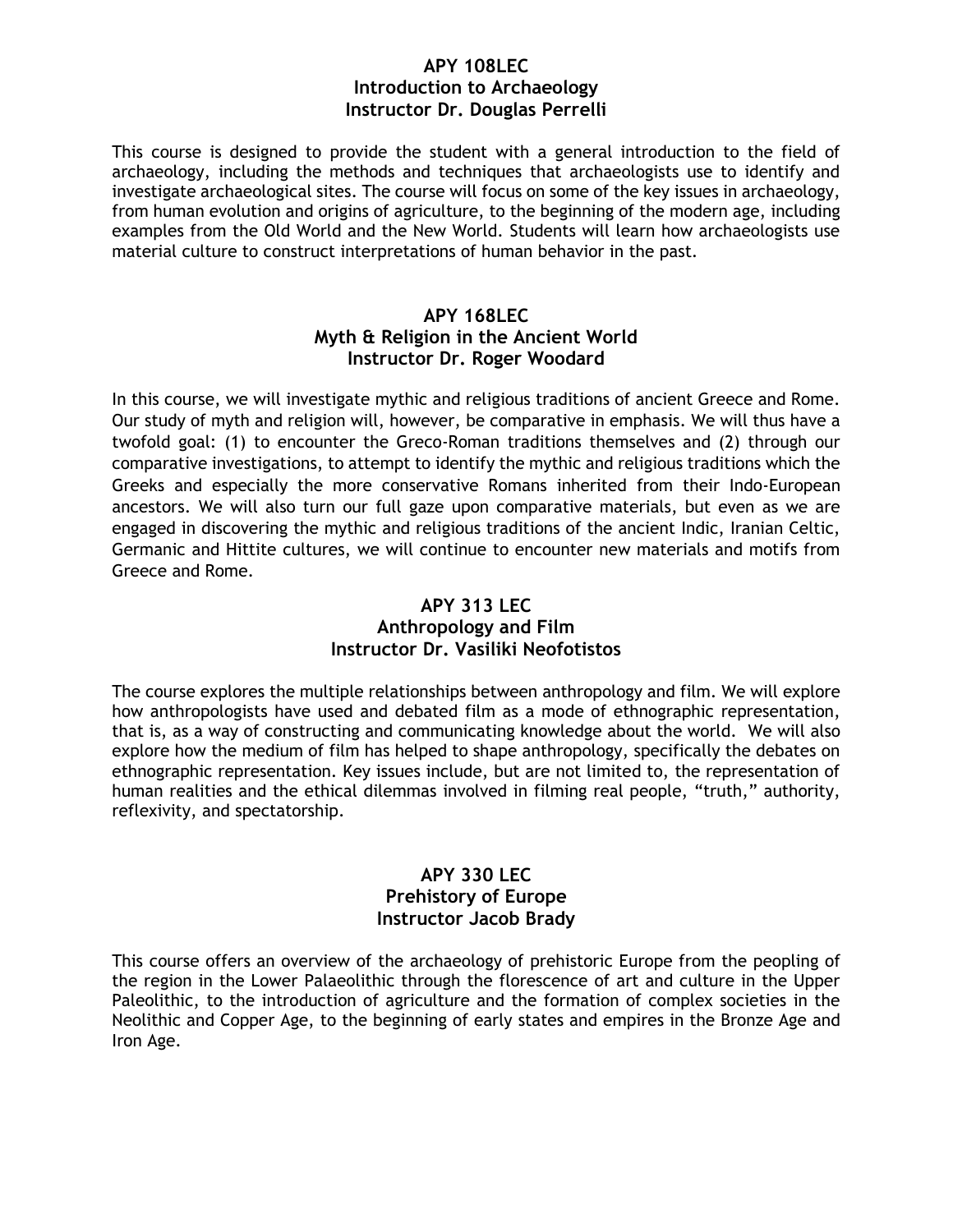# **APY 345 LEC Comparative Primate Anatomy Instructor Dr. Joyce Sirianni**

#### *Co-requisite: APY 346: Primate Dissections*

This course focuses on studying the differences and similarities in the anatomy of living primates in order to understand the biological relationships of various primate species and the selective adaptations which led to differences in their anatomy. Knowledge of how living primates are adaptive to diverse environments is useful in interpreting the evolutionary history of primate species. By establishing behavioral and morphological correlates paleontologists may better understand how fossil primates may have utilized their environment. Basic to this course is the comparison of the gross anatomy of three closely related primates, e.g. monkeys, apes and humans.

### **APY 346 LAB Dissections in Primate Anatomy Instructor Dr. Joyce Sirianni**

#### *Co-requisite: APY 345: Comparative Primate Anatomy*

The laboratory component covers basic primate gross anatomy learned by dissecting and making comparative observations of various species of primates.

# **APY 349 LEC Human Genetics Instructor Dr. Melanie Mayberry**

Over the course of the last 100 years, prevention and treatment have greatly reduced the amount of illness and death due to infectious diseases. This has had the effect of increasing the relative importance of genetic defects on the health and well-being of the human population. In addition to human costs incurred, genetic problems may impose extensive financial burdens on individuals and on society as a whole. Thus, what may seem to be an individual or family problem at first, may ultimately be the object of public policy. Such policies may be seen as totally beneficial (mandatory screenings of newborns for PKU) or potentially discriminatory (mid-1970's sickle-cell legislation). Methods of human reproduction which may be utilized by families to avoid transmission of genetic disorders (artificial insemination, surrogate motherhood) also become a matter of public concern when their legal status is questioned. Rapid advances in genetic engineering have led to an increased potential for diagnosis and treatment of genetic diseases. People have expressed concern regarding the hazards and mortality of some aspects of genetic engineering. The purpose of this course is to provide students with sufficient understanding of contemporary human genetics to intelligently address such issues.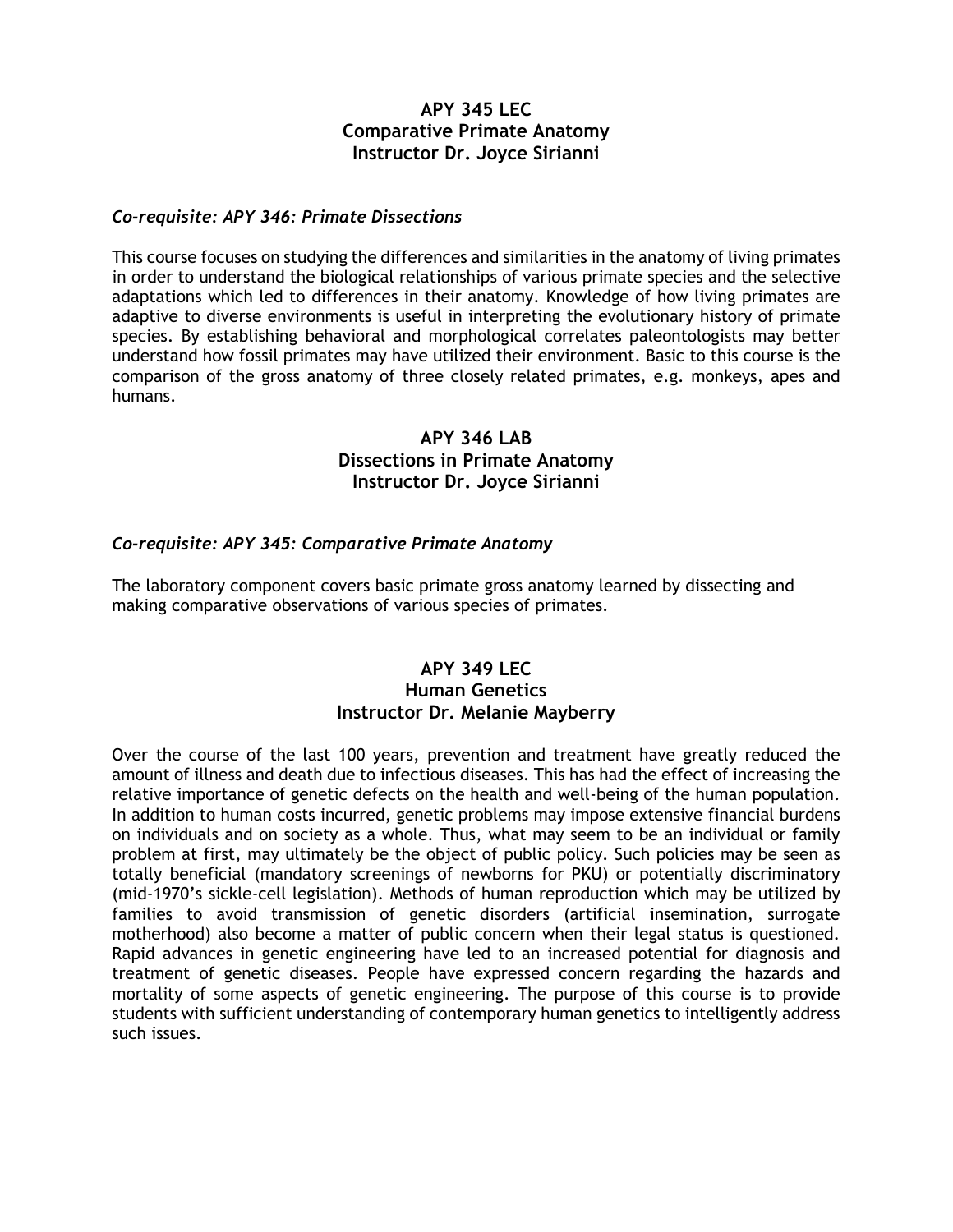#### **APY 356 SEM Cultural Evolution Instructor Dr. Stephen Lycett**

Humans pass on and receive information, consciously and unconsciously, via social interactions. Some of this information manifests itself in the form of cultural traditions; for example, artifacts spread over time and space or the languages we speak. Using a framework of social transmission theory, many anthropologists have increasingly turned to evolutionary theory and methodology to study cultural traditions in material artifacts, language, or other products of cultural transmission processes.

This course enables students to explore the main theoretical and methodological aspects of using social transmission theory and cultural evolutionary principles to address human behavioral patterns. A large part of the class deals with evolutionary theory, and allows students to better understand evolutionary theory and its application. Case studies will be presented, which will highlight the broad range of data to which such approaches may be applied. We will consider a range of case studies from a diversity of chronological periods and geographic settings (including contemporary settings).

You will also critically consider the concept of *culture*, its presence (or otherwise) in animals other than humans, and what this may mean for the study of cultural phenomena. Students will come to see how contemporary applications of this approach differ from previous (and often theoretically erroneous) applications of evolutionary principles to the study of human behavior, which negatively taint evolutionary approaches to humanity to this day. The course will also help to dispel common misconceptions regarding the use of evolutionary theory to study culture, but be sensitively astute as to the reasons why these issues arise. By the end of the course, students will have an understanding of both the theoretical and practical (methodological) tools involved in this type of work, and be able to conceive of how to apply them across various aspects of anthropological research.

### **APY 393 LEC Anthropology of Religion Instructor Dr. Frederick Klaits**

What is "religion"? How do anthropologists understand and study religion? What role does religion play in social life? How are religious experiences and identities performed? How do religious traditions deal with themes of time and place? How does authority work in religious practice? Why do religions go global? These and other questions will guide our work in this course as we discuss the varieties of religious experience across cultures, the place of religion amidst other aspects of social life, and the status of religion as a conceptual category.

### **APY 401 LEC Theory in Anthropology Instructor Dr. Meghana Joshi**

This course reviews the history of sociocultural anthropology from the late 19th century to the beginning of the 21st century through engagement with major theoretical works that shaped the discipline. We will move chronologically and topically and pay attention to the historical, sociocultural and institutional conditions from which anthropological theories emerged. In the process we will examine how major issues and debates enfolded over time and consider how different personalities, national traditions and ideologies contributed to the making of the anthropological discipline. Throughout the course, students will learn to apply major theoretical concepts towards an examination of sociocultural problems from the past and the present.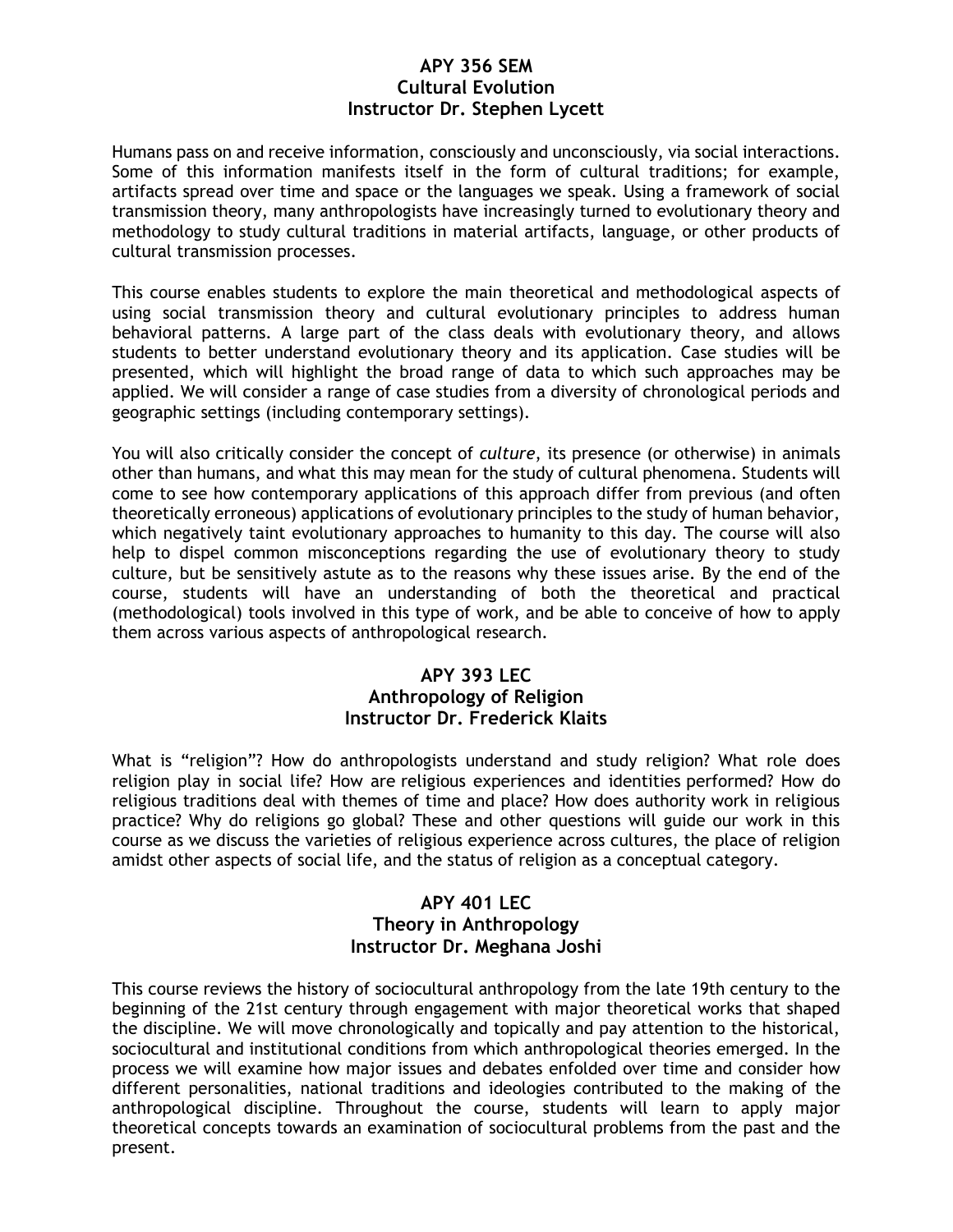### **APY 414 SEM Museum Management Instructor Dr. Peter Biehl**

This course prepares students for research in the museum environment, and for the challenge of developing meaning and value for those collections, in the context of the Cravens Collection, housed since March 2010 in the Anderson Gallery of the UB College of Arts and Sciences, where the course will be held. Each class integrates presentations, group work and discussion, case studies, and independent research. In addition, the instructor will facilitate visits from guest lecturers. At the end of the course, the students will curate together their own public exhibition of objects from the Cravens Collection, and will write up short narratives about the objects they have studied during the course. The narratives will then be included in an exhibition catalogue.

### **APY 420 SEM Archaeology of Complex Societies Instructor Dr. Timothy Chevral**

Archaeologists have long been interested in what have often been called 'complex societies': groups traditionally called chiefdoms, states and empires. After all, dynastic Egypt, ancient Mesopotamia, early China, the Inca, the Maya, and many others are the highly visible, architecturally rich, and materially elaborate cultures that first caught the eye of antiquarians in the 18<sup>th</sup> and 19<sup>th</sup> centuries, as well as the early and mid-20<sup>th</sup> century archaeologists who first excavated many of these cultures' major sites.

Because of these famous scholars' early work, and the place that pyramids, palaces and tombs have in our collective imagination, ideas about such cultures remained the same for much of the 20<sup>th</sup> century. Most people first learn about them in introductory courses on world history, using textbooks based on archaeology that is often close to 50 years old. The last couple of decades, however, have seen tremendous changes in both our knowledge of the prehistory and archaeology of such societies, and our way of thinking about and understanding them.

Today, we study more than the highly visible traces of rulers and elites. We are also concerned with pre-state roots and development, internal organization, successes, crises, and problemsolving strategies of such states and empires, their phases of reorganization and sometimes, collapse. We can also examine their impacts on cultures with whom they maintain contact, and their role as change agents in regional or even global networks. We can think about their large-scale interactions with environment and climate, relationships between rulers, institutions, and populations, and also about what it might have meant for various kinds of individuals to live in such societies.

This course will encourage you to explore current archaeological findings, as well as the many ways they have been interpreted through time, and to think both individually and comparatively about these societies, many of which have contributed to shaping the current world.